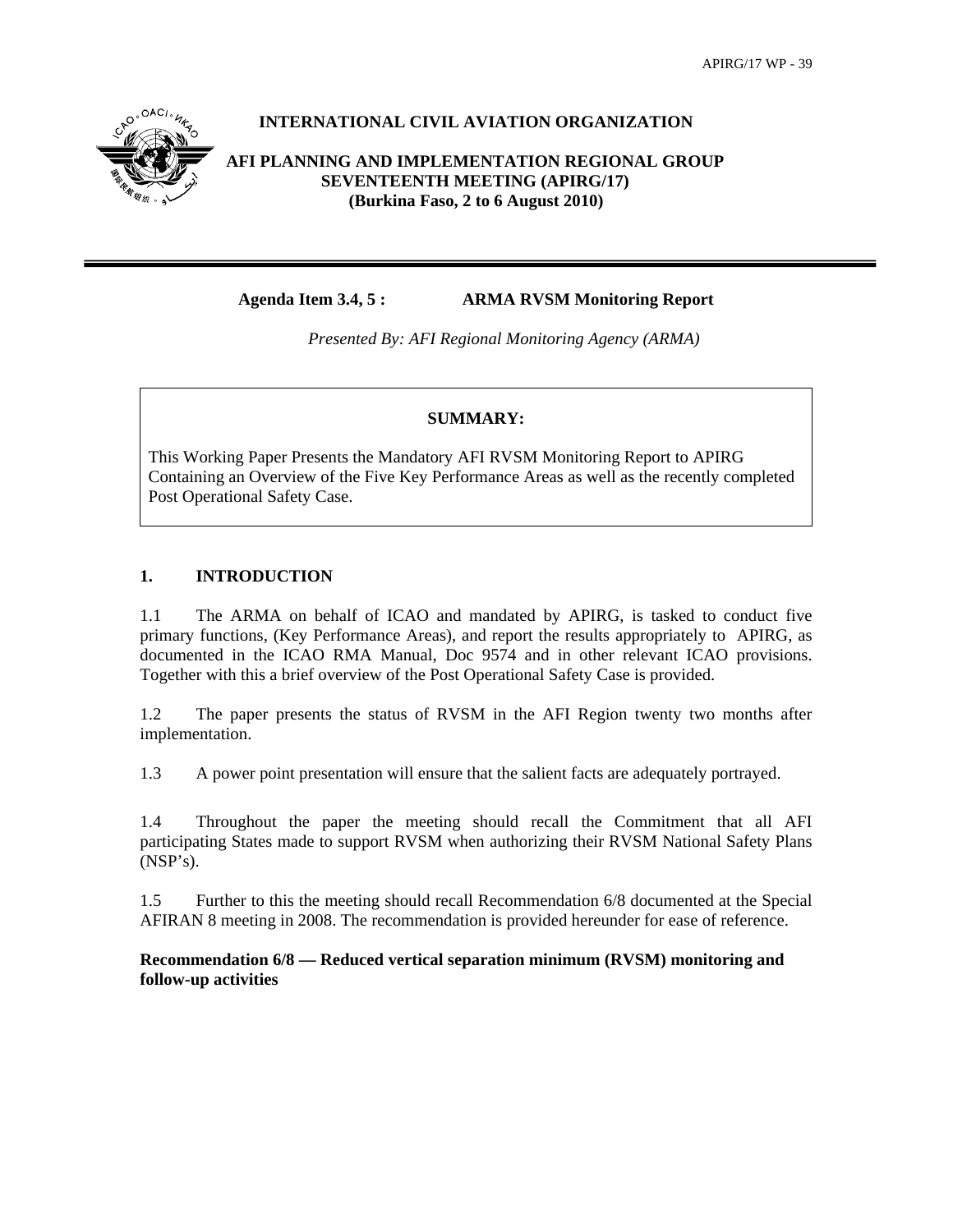## **That AFI States support:**

- a) the long-term submission of State RVSM operationally approved aircraft to the AFI Regional Monitoring Agency (ARMA);
- b) provision of long-term support to the AFI height monitoring programme;
- c) long-term collection of safety assessment data;
- d) the availability of personnel to fulfil the role of RVSM National Programme Managers;
- e) the establishment of the ARMA scrutiny group in 2009; and
- f) measures to reduce the large number of horizontal incidents in the AFI Region.

### **2. DISCUSSION**

2.1 The five Key Performance Areas will be briefly discussed hereunder.

### **Maintain a Data Base of AFI RVSM Approvals (1)**

2.2 ARMA maintains the RVSM Operational Approvals Data Base of all AFI State RVSM Operational Approvals to facilitate the safe and efficient flight of RVSM Operationally Approved aircraft in RVSM airspace as published globally. Experience is showing that CAA's appear to be hesitant to engage in the process indicating the need to put more emphasis on this aspect. Further to this it appears that CAA's have under estimated the amount of work and human resources that is required to maintain the AFI RVSM system. This may explain the increase of unapproved aircraft operating in AFI RVSM airspace

2.3 A total of 641 AFI RVSM Operational Approvals were recorded in the latest dataset at the end of June 2010. This is an increase of 336 aircraft measured against the figure presented at APIRG 16. The increase equates to 110%. This section has direct reference to Section 2 of the AFI NSP as submitted by States.

2.4 States are urged to follow the RVSM approval process to inter alia enhance RVSM safety and contribute towards decreasing the collision risk.

## **Monitor Aircraft Height-Keeping Performance and the Occurrence of Large Height Deviations (2)**

## **Height Keeping Monitoring (2)**

2.5 The AFI Height Monitoring Program is well established with limited State CAA's cooperating with ARMA to maintain the height monitoring targets for each operator's fleet. The meeting should recall that AFI implemented a height monitoring program during the pre implementation phase and then continued with Long Term Height Monitoring thereafter. This initiative will further be supported by the implementation of Long Term Minimum Monitoring due to be published as an Amendment to Annex 6 in November 2010.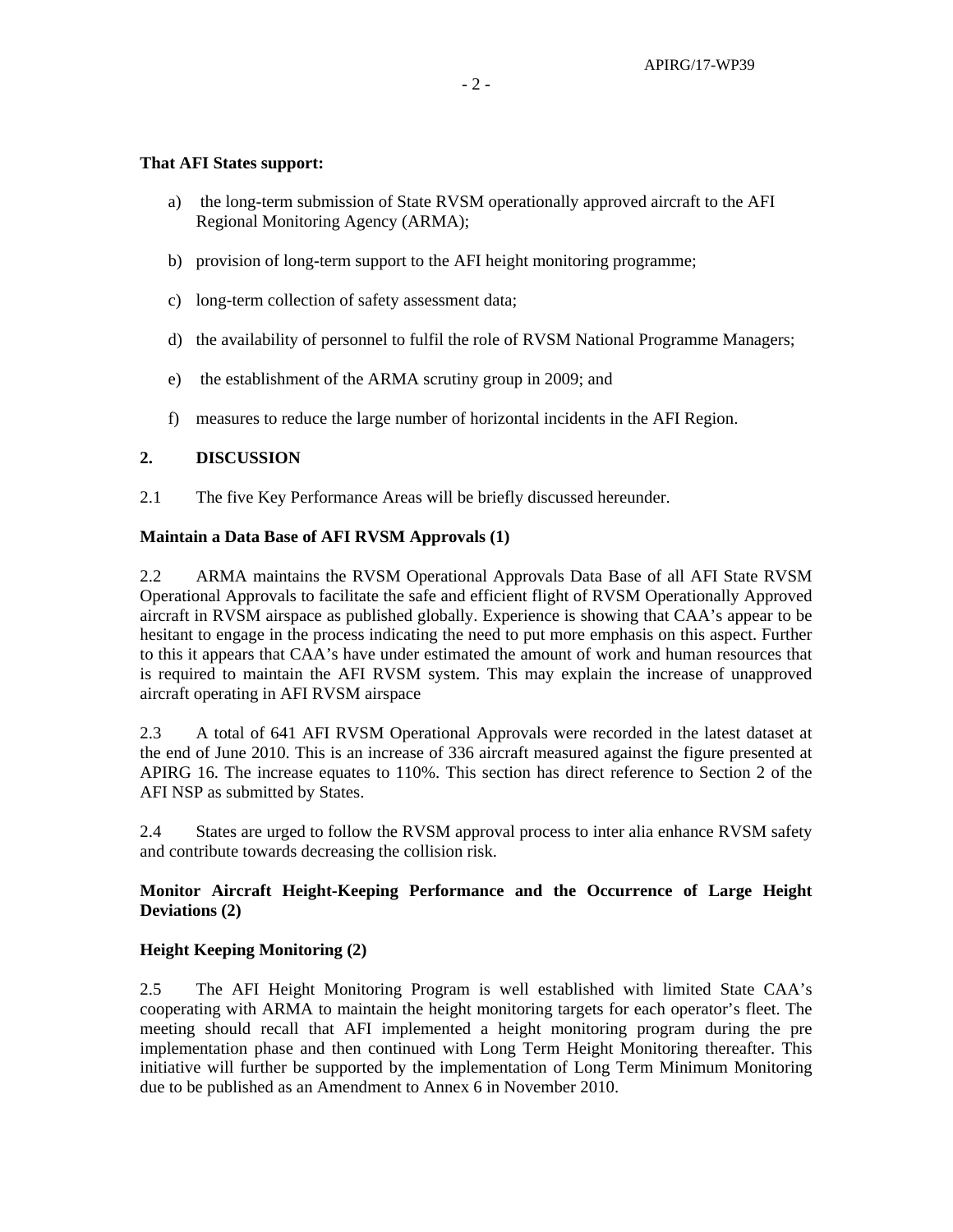2.6 Altimetry stability within AFI calculated from ASE measurements is stable. The GMU method is returning good results with a total of 172 aircraft having been monitored. In addition 140 HMU and AGHME results have been used to supplement the program and count towards the monitoring targets for AFI operators.

2.7 To date the GMU has recorded results mostly south of the equator which is rather disturbing as there are many operators to the North of the Equator that urgently need Height Monitoring. States should be urged to ensure that their fleets are monitored in accordance with the Long Term Monitoring Provisions in Annex 6 and the regional requirements.

2.8 The Minimum Monitoring Requirements will be covered in the paper, Long Term Height Monitoring and Minimum Monitoring Requirements. Section 8 of the NSP contains the State commitment in this regard.

2.9 ARMA is aware that various fleets are overdue for height monitoring. State CAA's are urged to co-operate in this respect.

## **Large Height Deviations (2)**

2.10 A total of 36 height deviations, as opposed to 13 previously, were reported directly to ARMA of which 7 were included in the CRA. A considerable increase has occurred.

2.11 When processing the AIAG data the 70 AIRPROX reports produced, 41 vertical events, 20 horizontal events, 5 no error/risk events, and 4 TCAS nuisance alerts. This shows a considerable increase in the number of vertical events compared with that for the last preimplementation CRA 3, for which there were 13 vertical reports and 34 horizontal reports. It is encouraging to note that the horizontal events have decreased probably due to the awareness campaign and then the availability of additional flight levels.

2.12 Further to the above mentioned observations it was calculated that incorrect flight level crossings was approximately 12% larger than in the last pre-implementation CRA.

2.13 It is thus evident that vertical incidents have increased since the implementation of RVSM which can largely be attributed to aircraft operating at the wrong flight levels. This aspect appears to be coupled to lapses in ATM. A concerted effort from ATM will be required to rectify this tendency.

2.14 States are urged to maintain a sharper RVSM awareness attitude whilst operating in and controlling RVSM airspace in order to bring the Total Vertical Risk back towards the TLS. RVSM vigilance cannot be over emphasized.

#### **Conduct Safety Assessments (3)**

2.15 The 4<sup>th</sup> Collision Risk Assessment is the first full Assessment after the implementation of RVSM in AFI and covers the time period from the 25 September 2008 until the end of September 2009. The CRA also forms part of the POSC. The assessment addresses two of the AFI RVSM Safety Policy objectives, namely an assessment of the technical vertical collision risk against a Target Level of Safety (TLS) of  $2.5 \times 10^{-9}$  fatal accidents per flight hour, and an assessment of the total vertical collision risk against a TLS of  $5 \times 10^{-9}$  fatal accidents per flight hour.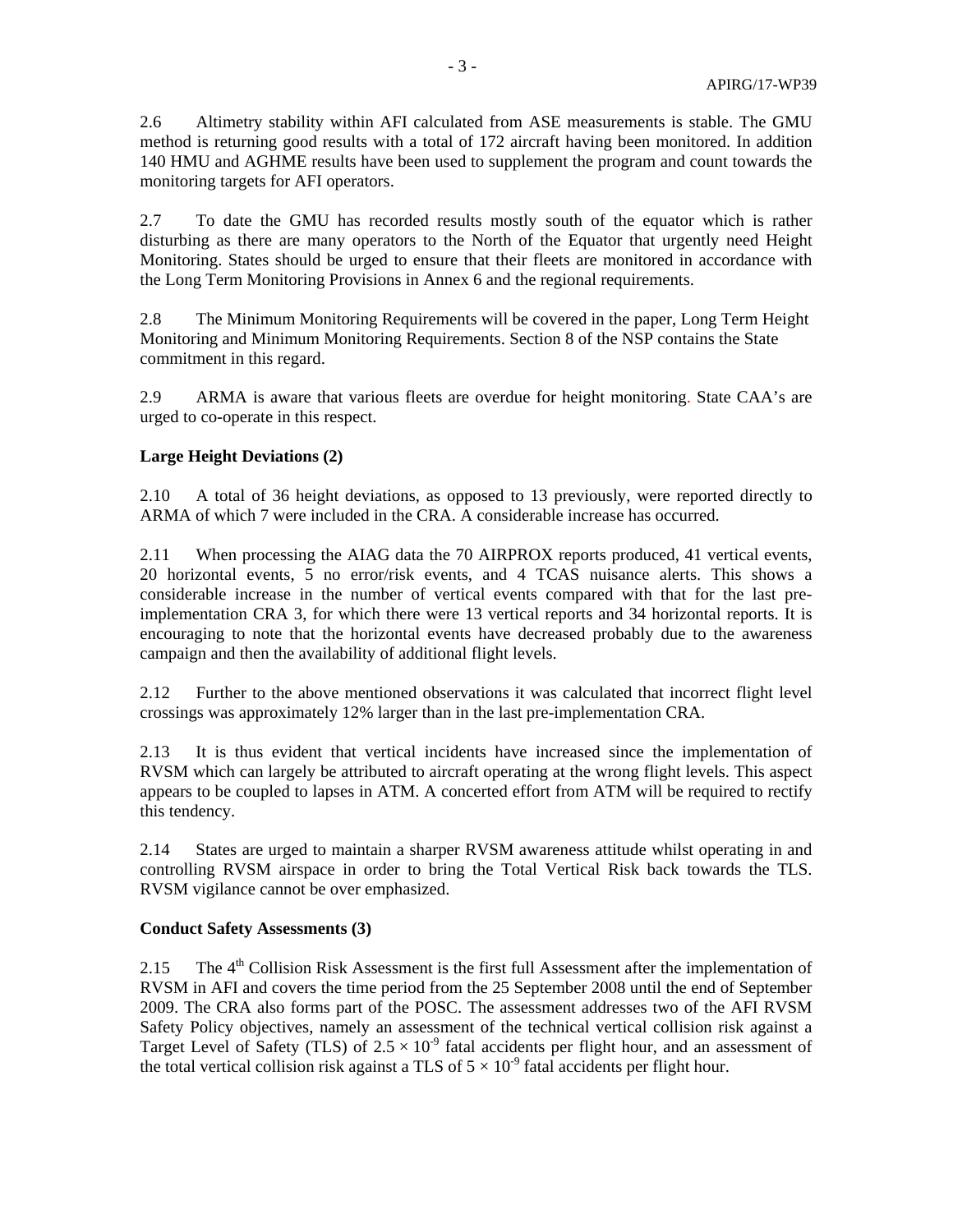2.16 The estimate of the technical vertical collision risk meets the technical vertical TLS of  $2.5\times10^{-9}$  fatal accidents per flight hour but the estimate of the total vertical collision risk does not meet the total vertical TLS of  $5 \times 10^{-9}$  fatal accidents per flight hour.

2.17 The total vertical TLS was found to be exceeded by a factor of approximately 6. The dominant component of the total vertical risk was the risk due to aircraft having levelled off at the wrong flight level. This had to be estimated conservatively due to a lack of precise information on the duration of the pertinent events. The estimate is most likely affected by under-reporting of vertical incidents involving large height deviations. Measures are required to ensure proper incident reporting.

2.18 The technical risk estimate calculated is expressed in fatal accidents per flight hour and is compared with the ICAO technical vertical TLS of  $2.5 \times 10^{-9}$  fatal accidents per flight hour. It can be concluded that the technical vertical TLS is met. Moreover, it is being met with a factor of approximately 10.

## **Monitor Operator Compliance with State Approval Requirements (4)**

2.19 Numerous CAA's have been contacted with regards to RVSM operations where no State RVSM approval can be traced. Aircraft captured in the traffic flow data are analyzed and additionally where possible flight plans are obtained and aircraft are verified with the RMA database to confirm the integrity of the "W" filed on the flight plan. The lack of response from certain CAA's is problematic and States are urged to co-operate. Calculated from APIRG 16 approximately 156 aircraft that have been found lacking in the RVSM approvals aspect. Unapproved RVSM aircraft operating in RVSM airspace has escalated and is a reason for concern which will inevitably negatively impact on the collision risk. Once again the meeting should recall the commitment made in the NSP.

## **Initiate Remedial Actions if RVSM Requirements are not met (5)**

2.20 Remedial actions have been negotiated with various CAA's to find solutions for large height deviations and unapproved RVSM aircraft. Approximately 156 letters have been routed to CAA's recommending remedial actions. The success rate is approximately 50%.

## **Post Operational Safety Case**

2.21 The strategy to demonstrate the achievement of the AFI RVSM Safety Policy has been supported by three principle safety arguments:

- That RVSM in AFI is safe in principle after operational experience is measured against the safety requirements in the PISC
- That the AFI RVSM application is safe by applying and realizing the safety requirements based on the availability of safety data over time period 25 September 2008 to 30 September 2009.
- That the issues that were identified in the PISC, and the assumptions made therein, have been satisfactorily addressed.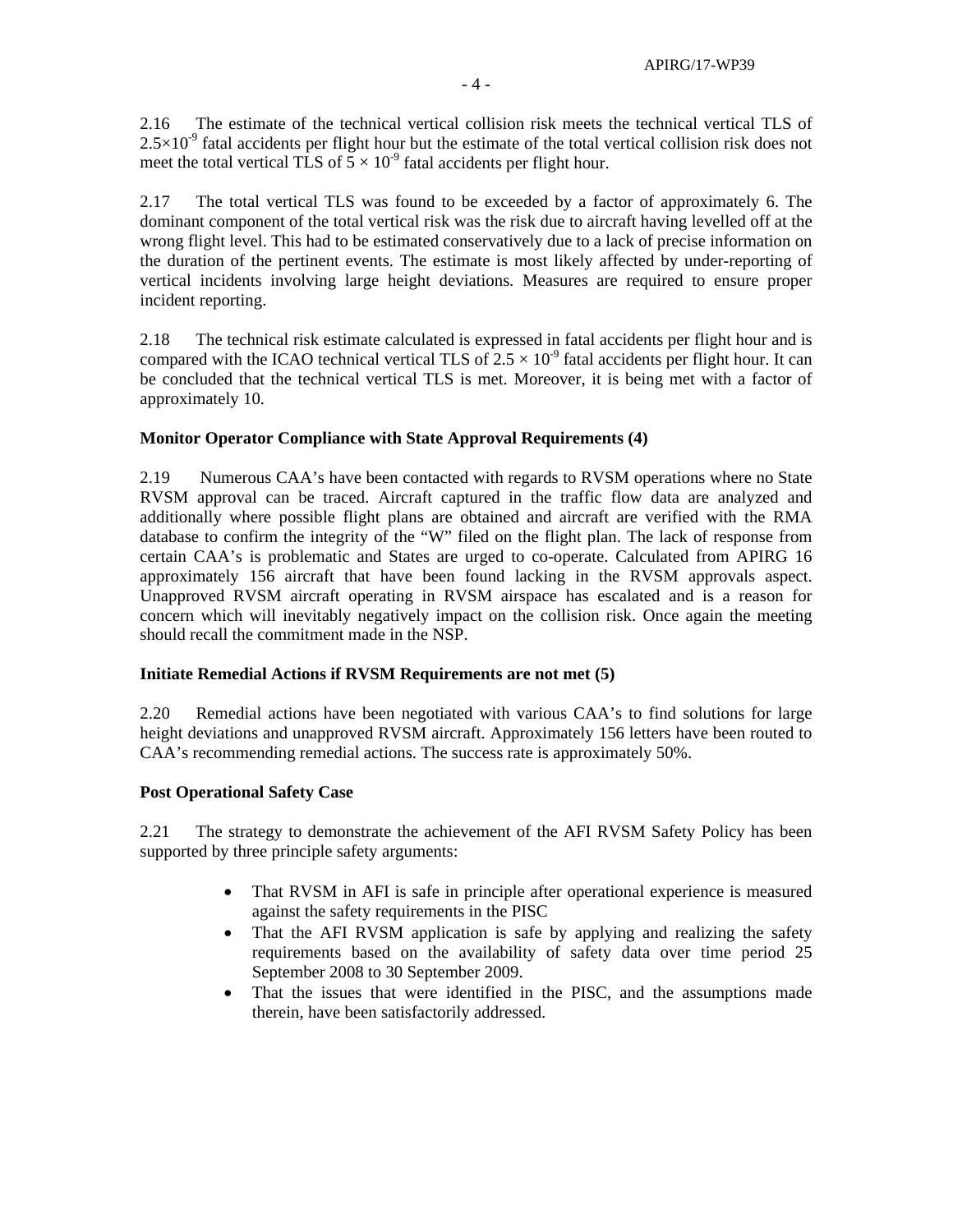2.22 The above mentioned arguments were fully processed throughout the POSC document which leads to the three conclusions summarized as follows:

- It was concluded that AFI RVSM continues to be safe in "principle".
- It was not concluded that the AFI RVSM concept is safe as some safety requirements were shown to have not been achieved. The Total Vertical Risk was exceeded by a factor of 6 over the set TLS. The ARMA requirements for monitoring have not been fully realized in the fields of RVSM Aircraft Approvals, traffic flow data, incident reporting and Height Monitoring.
- It has not been concluded that the outstanding issues in the PISC have been satisfactorily addressed as flight at incorrect flight levels continues to arise. The matter concerning the migration to class A airspace has not been fully achieved.

2.23 The four main persistent hazards that were identified during the FHA preparations for the POSC.

> **H1** Non RVSM aircraft is given 1000FT separation in RVSM airspace. Undetected by ATS or detected on first contact **H2** Non RVSM aircraft operates in RVSM airspace Detected by ATS **H3** Aircraft is assigned a potentially conflicting Flight Level **H4** Aircraft deviates from cleared flight level Unknown or known by flight crew and undetected by ATS

2.24 As a result of the above mentioned 23 safety recommendations have been compiled in order to assist AFI in creating a safe RVSM operating environment. These recommendations are due to be published in a State Letter. States are urged to action those recommendations that are applicable to their scenario. See Attachment A to this Working Paper.

## **3. CONCLUSION**

3.1 As an overall POSC conclusion it was concluded that AFI RVSM operations are not yet safe. This conclusion was based on all events and safety data submitted over time period 25 September 2008 to 30 September 2009.

**--------** 

## **4. ACTIONS BY THE MEETING**

4.1 The meeting is invited to:

- Take note of the contents of the working paper
- Urge States to comply with Recommendation 6/8 adopted at the Special AFIRAN 8 meeting held in 2008.
- Urge States to consider those safety recommendations which are due to be published in a State Letter as applicable to their situation.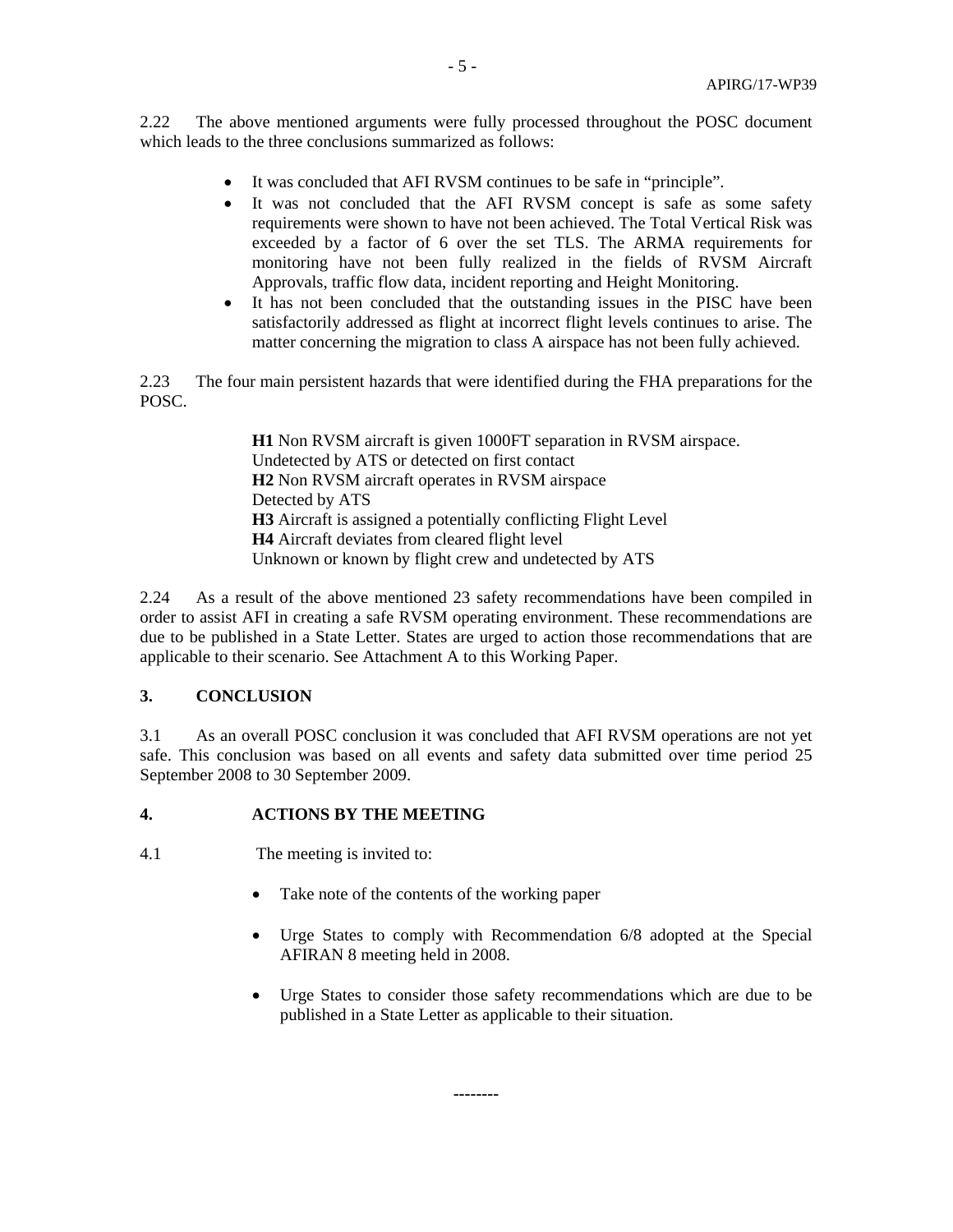## **RVSM MINIMUM MONITORING REQUIREMENTS:**

1. UPDATE OF MONITORING REQUIREMENTS TABLE AND WEBSITE. As significant data is obtained, monitoring requirements for specific aircraft types may change. When Table 1 below, is updated, a letter will be distributed by the Regional Monitoring Agencies (RMAs) to the States concerned. The updated table will be posted on the RMA secure website being maintained by the International Civil Aviation Organization (ICAO) and replicated in each specific RMA website.

2. MONITORING PROGRAM. All operators that operate or intend to operate in airspace where RVSM is applied are required to participate in the regional RVSM monitoring program. Table 1 addresses requirements for monitoring the height-keeping performance of aircraft in order to meet regional safety objectives. In their application to the appropriate State authority for RVSM approval, operators must show a plan for meeting the applicable monitoring requirements. Initial monitoring should be completed as soon as possible but not later than 6 months after the issue of RVSM approval and thereafter as directed by the regional RVSM monitoring program.

3. AIRCRAFT STATUS FOR MONITORING. Aircraft engineering work that is required for the aircraft to receive RVSM airworthiness approval must be completed prior to the aircraft being monitored. Any exception to this rule will be coordinated with the State authority.

4. APPLICABILITY OF MONITORING FROM OTHER REGIONS. Monitoring data obtained in conjunction with RVSM monitoring programs from other regions can be used to meet regional monitoring requirements. The RMAs, which are responsible for administering the monitoring program, have access to monitoring data from other regions and will coordinate with States and operators to inform them on the status of individual operator monitoring requirements.

5. MONITORING PRIOR TO THE ISSUE OF RVSM OPERATIONAL APPROVAL IS NOT A REQUIREMENT. Operators should submit monitoring plans to the responsible civil aviation authority and the RMA that show how they intend to meet the requirements specified in Table1. Monitoring will be carried out in accordance with this table.

6. AIRCRAFT GROUPS NOT LISTED IN TABLE 1. Contact the RMA for clarification if an aircraft group is not listed in Table 1 or for clarification of other monitoring related issues. An aircraft group not listed in Table 1 will probably be subject to Category 2 or Category 3 monitoring requirements.

7. TABLE OF MONITORING GROUPS. Table 2 shows the aircraft types and series that are grouped together for operator monitoring purposes.

8. TRAILING CONE DATA. Altimetry System Error estimations developed using Trailing Cone data collected during RVSM certification flights can be used to fulfill monitoring requirements. It must be documented, however, that aircraft RVSM systems were in the approved RVSM configuration for the flight.

9. MONITORING OF AIRFRAMES THAT ARE RVSM COMPLIANT ON DELIVERY. If an operator adds new RVSM compliant airframes of a type for which it already has RVSM operational approval and has completed monitoring requirements for the type in accordance with the attached table, the new airframes are not required to be monitored. If an operator adds new RVSM compliant airframes of an aircraft type for which it has NOT previously received RVSM operational approval, then the operator should complete monitoring in accordance with the attached table.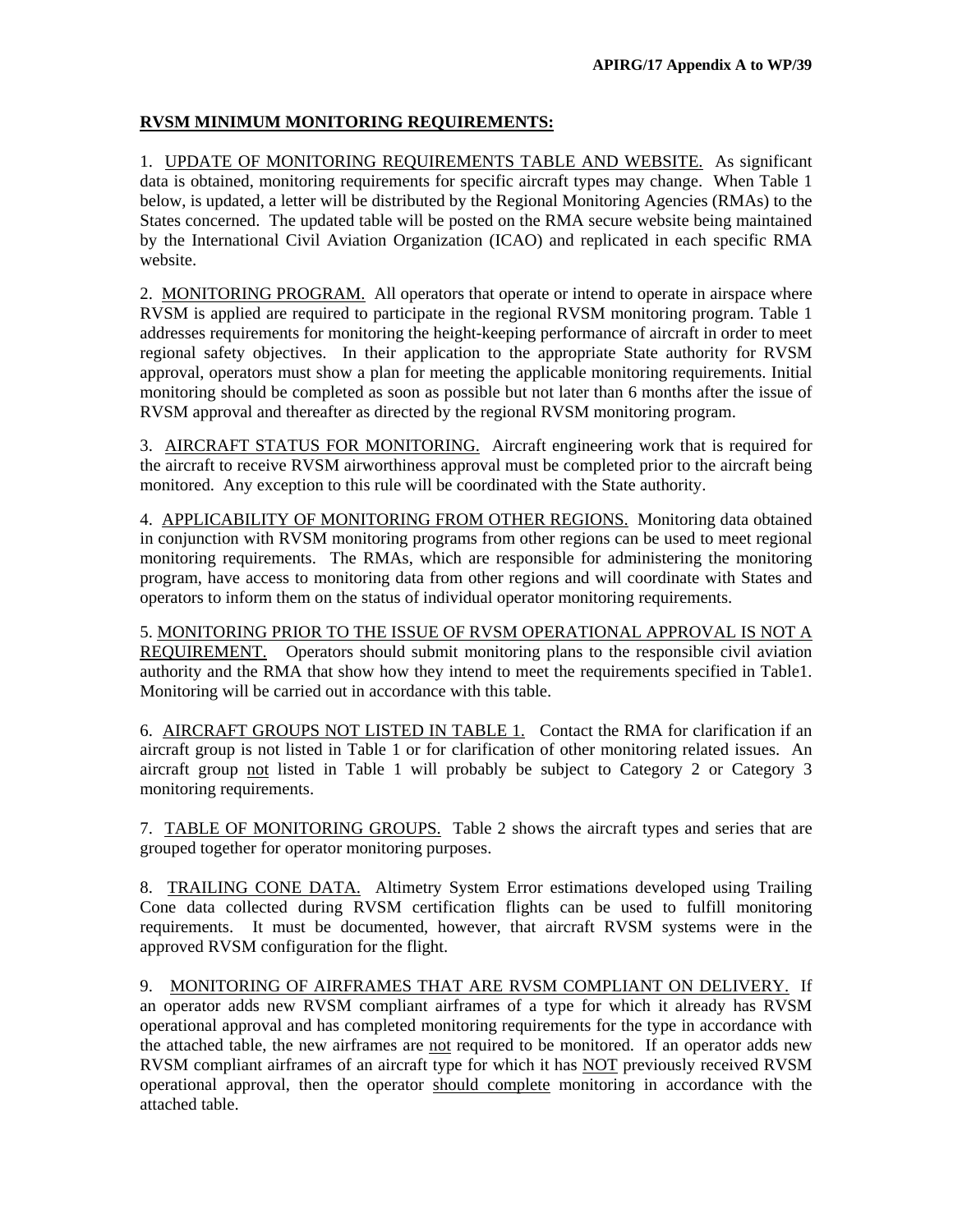## **Table 1: MONITORING REQUIREMENTS TABLE**

# *MONITORING IS REQUIRED IN ACCORDANCE WITH THIS TABLE*

# NOTE: MONITORING PRIOR TO THE ISSUE OF RVSM APPROVAL IS **NOT** A REQUIREMENT

| <b>CATEGORY</b> |                                                                                                                                            | <b>AIRCRAFT GROUP</b>                                                                                                                                                                                                                                                                                                                                                                                                                                                                                                                                                                                     | <b>MINIMUM OPERATOR</b><br><b>MONITORING</b><br><b>FOR</b><br><b>EACH</b><br><b>AIRCRAFT</b><br><b>GROUP</b> |
|-----------------|--------------------------------------------------------------------------------------------------------------------------------------------|-----------------------------------------------------------------------------------------------------------------------------------------------------------------------------------------------------------------------------------------------------------------------------------------------------------------------------------------------------------------------------------------------------------------------------------------------------------------------------------------------------------------------------------------------------------------------------------------------------------|--------------------------------------------------------------------------------------------------------------|
| $\mathbf{1}$    | <b>GROUP</b><br><b>APPROVED:</b><br><b>DATA</b><br><b>INDICATES</b><br><b>COMPLIANCE</b><br><b>WITH</b><br><b>THE</b><br><b>RVSM MASPS</b> | A124, A300, A306, A310-GE, A310-PW,<br>A318, A320, A330, A340, A345, A346,<br>A3ST, AVRO, B712, B727, B737CL, B737C,<br>B737NX, B747CL, B74S, B744-5, B744-10,<br>B752, B753, B767, B764, B772, B773,<br>BD100, CL600, CL604, CL605, C17, C525,<br>C560, C56X, C650, C680, C750, CARJ, CRJ7,<br>CRJ9, DC10, E135-145, E170-190, F100,<br>F900, FA10, GALX, GLEX, GLF4, GLF5,<br>H25B-800, J328, KC135, LJ40, LJ45, LJ60,<br>MD10, MD11, MD80, MD90, PRM1, T154                                                                                                                                            | Two airframes from each<br>fleet of an operator to be<br>monitored                                           |
| $\overline{2}$  | <b>GROUP</b><br><b>APPROVED:</b><br><b>INSUFFICIENT</b><br><b>DATA</b><br><b>ON</b><br><b>APPROVED</b><br><b>AIRCRAFT</b>                  | Other group aircraft other than those listed<br>above including:<br>A148, A380, AC95, AN72, ASTR, ASTR-<br>SPX, B701, B703, B703-E3, B731, B732,<br>BD700, BE20, BE30, BE40, B744-LCF, B748,<br>C130, C500, C25A, C25B, C25C, C441, C5,<br>C510, C550-552, C550-B, C550-II, C550-SII,<br>D328, DC85, DC86-87, DC93, DC95, E120,<br>E50P, EA50, F2TH, F70, FA20, FA50, FA7X,<br>G150, GLF2, GLF2B, GLF3, H25B-700,<br>H25B-750, H25C, HA4T, IL62, IL76, IL86,<br>IL96, L101, L29B-2, L29B-731, LJ31, LJ35-<br>36, LJ55, MU30, P180, PC12, SB20, SBR1,<br>SBR2, T134, T204, T334, TBM, WW24,<br><b>YK42</b> | 60% of airframes (round up<br>if fractional) from each fleet<br>of an operator or individual<br>monitoring   |
| $\mathbf{3}$    | Non-Group                                                                                                                                  | Non-group approved aircraft                                                                                                                                                                                                                                                                                                                                                                                                                                                                                                                                                                               | 100% of aircraft shall be<br>monitored                                                                       |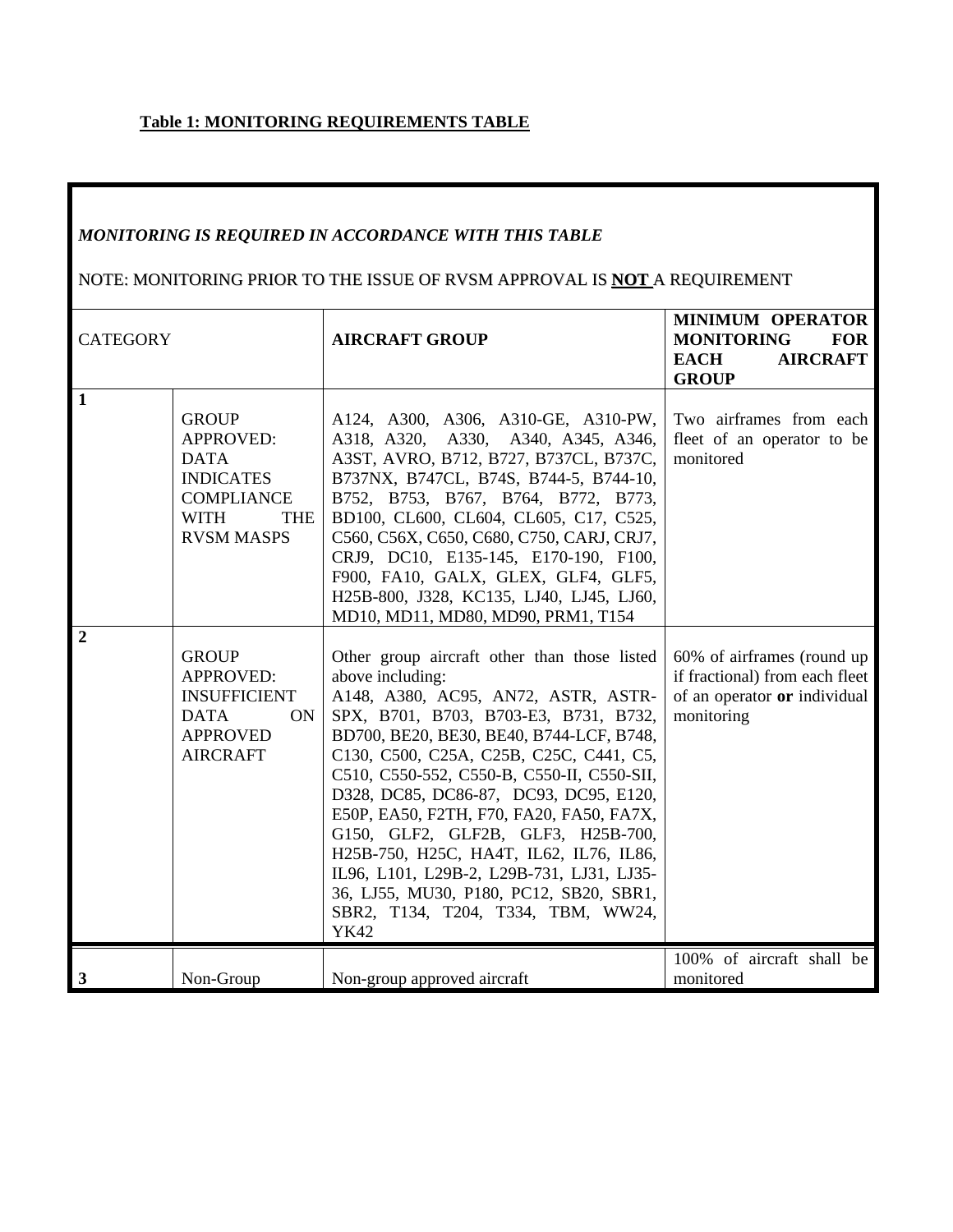#### **Table 2: MONITORING GROUPS FOR AIRCRAFT CERTIFIED UNDER GROUP APPROVAL REQUIREMENTS**

| <b>Monitoring Group</b> | A/C<br><b>ICAO</b> | <b>A/C Type</b>           | <b>A/C Series</b>                 |
|-------------------------|--------------------|---------------------------|-----------------------------------|
| A124                    | A124               | <b>AN-124 RUSLAN</b>      | <b>ALL SERIES</b>                 |
| A148                    | A148               | AN-148                    | 100                               |
| A300                    | A30B               | A300                      | B2-100, B2-200, B4-100, B4-100F,  |
|                         |                    |                           | B4-120, B4-200, B4-200F, B4-220,  |
|                         |                    |                           | B4-220F, C4-200                   |
| A306                    | A306               | A300                      | 600, 600F, 600R, 620, 620R, 620RF |
| A310-GE                 | A310               | A310                      | 200, 200F, 300, 300F              |
| A310-PW                 | A310               | A310                      | 220, 220F, 320                    |
| A318                    | A318               | A318                      | <b>ALL SERIES</b>                 |
| A320                    | A319               | A319                      | CJ, 110, 130                      |
|                         | A320               | A320                      | 110, 210, 230                     |
|                         | A321               | A321                      | 110, 130, 210, 230                |
| A330                    | A332               | A330                      | 200, 220, 240                     |
|                         | A333               | A330                      | 300, 320, 340                     |
| A340                    | A342               | A340                      | 210                               |
|                         | A343               | A340                      | 310                               |
| A345                    | A345               | A340                      | 500, 540                          |
| A346                    | A346               | A340                      | 600, 640                          |
| A380                    | A388               | A380                      | 800, 840, 860                     |
| A3ST                    | A3ST               | A300                      | <b>600R ST BELUGA</b>             |
| AC95                    | AC95               | <b>AERO COMMANDER 695</b> | A                                 |
| <b>AN72</b>             | AN72               | AN-72                     | <b>ALL SERIES</b>                 |
|                         |                    | AN-74                     |                                   |
| <b>ASTR</b>             | <b>ASTR</b>        | <b>1125 ASTRA</b>         | <b>ALL SERIES</b>                 |
| <b>ASTR-SPX</b>         | <b>ASTR</b>        | 1125 ASTR SPX,<br>G100    | <b>ALL SERIES</b>                 |
| <b>AVRO</b>             | RJ1H               | <b>AVRO</b>               | <b>RJ100</b>                      |
|                         | <b>RJ70</b>        | <b>AVRO</b>               | <b>RJ70</b>                       |
|                         | <b>RJ85</b>        | <b>AVRO</b>               | <b>RJ85</b>                       |
| <b>B701</b>             | <b>B701</b>        | <b>B707</b>               | 100, 120B                         |
| <b>B703</b>             | <b>B703</b>        | <b>B707</b>               | 320, 320B, 320C                   |
| B703-E3                 | <b>B703</b>        | <b>B707</b>               | $E-3$                             |
| <b>B712</b>             | <b>B712</b>        | <b>B717</b>               | 200                               |
| <b>B727</b>             | <b>B721</b>        | <b>B727</b>               | 100, 100C, 100F, 100QF            |
|                         | <b>B722</b>        | <b>B727</b>               | 200, 200F                         |
| <b>B731</b>             | <b>B731</b>        | <b>B737</b>               | 100                               |
| <b>B732</b>             | <b>B732</b>        | <b>B737</b>               | 200, 200C                         |
| B737CL                  | <b>B733</b>        | <b>B737</b>               | 300                               |
|                         | <b>B734</b>        | <b>B737</b>               | 400                               |
|                         | B735               | <b>B737</b>               | 500                               |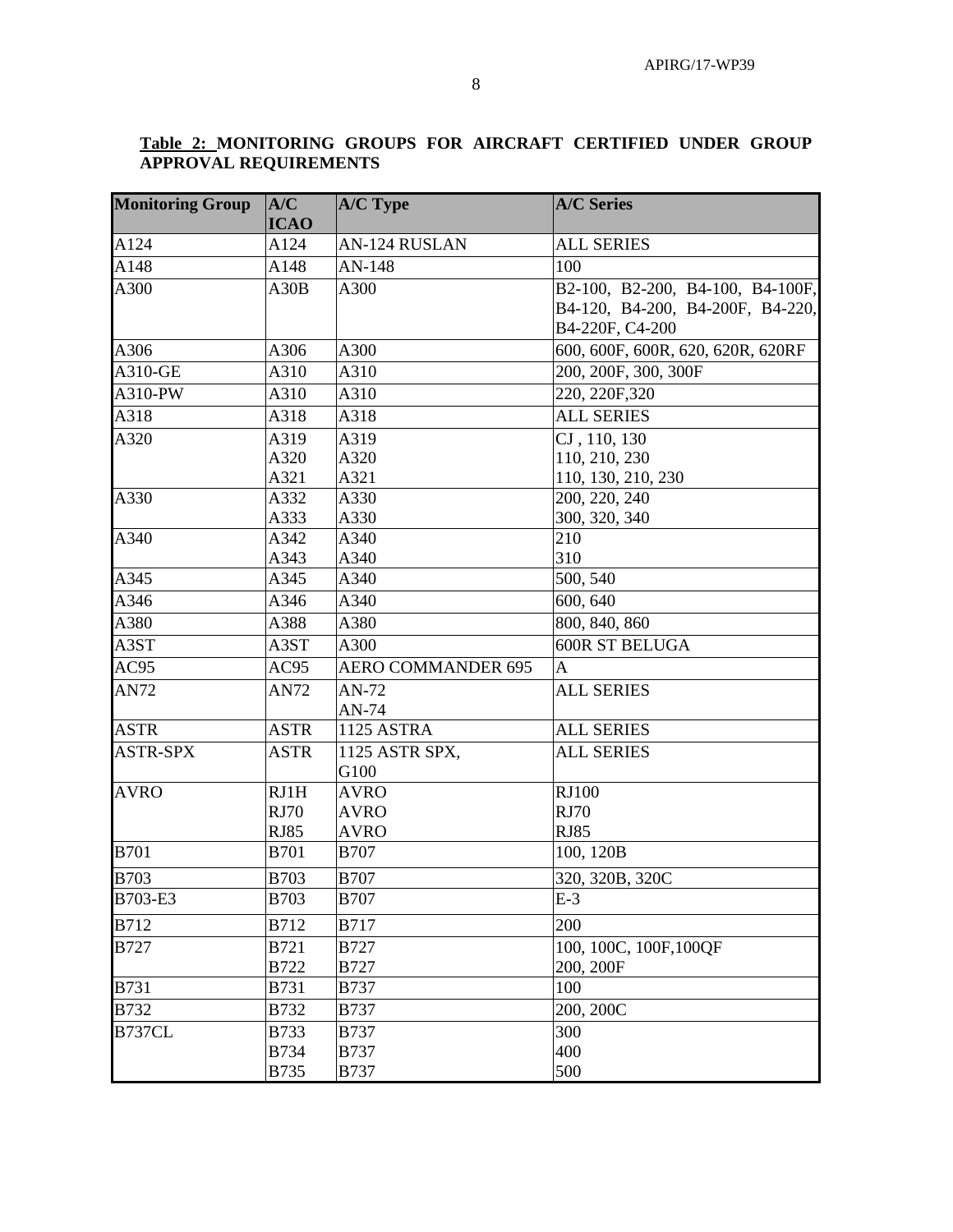| <b>Monitoring Group</b> | A/C<br><b>ICAO</b> | <b>A/C Type</b>                                                                             | <b>A/C Series</b>                                      |
|-------------------------|--------------------|---------------------------------------------------------------------------------------------|--------------------------------------------------------|
| <b>B737NX</b>           | B736               | <b>B737</b>                                                                                 | 600                                                    |
|                         | <b>B737</b>        | <b>B737</b>                                                                                 | 700, BBJ                                               |
|                         | <b>B738</b>        | <b>B737</b>                                                                                 | 800, BBJ2                                              |
|                         | <b>B739</b>        | <b>B737</b>                                                                                 | 900                                                    |
| <b>B737C</b>            | <b>B737</b>        | <b>B737</b>                                                                                 | 700C                                                   |
| <b>B747CL</b>           | <b>B741</b>        | <b>B747</b>                                                                                 | 100, 100B, 100F                                        |
|                         | <b>B742</b>        | <b>B747</b>                                                                                 | 200B, 200C, 200F, 200SF                                |
|                         | <b>B743</b>        | <b>B747</b>                                                                                 | 300                                                    |
| <b>B74S</b>             | <b>B74S</b>        | <b>B747</b>                                                                                 | SR, SP                                                 |
| B744-5                  | <b>B744</b>        | <b>B747</b>                                                                                 | 400, 400D, 400F (With 5 inch Probes<br>up to SN 25350) |
| B744-10                 | <b>B744</b>        | <b>B747</b>                                                                                 | 400, 400D, 400F (With 10 inch<br>Probes from SN 25351) |
| <b>B744-LCF</b>         | <b>B744</b>        | <b>B747</b>                                                                                 | LCF                                                    |
| <b>B748</b>             | <b>B748</b>        | <b>B747</b>                                                                                 | 8F, 81                                                 |
| <b>B752</b>             | <b>B752</b>        | <b>B757</b>                                                                                 | 200, 200PF, 200SF                                      |
| <b>B753</b>             | <b>B753</b>        | <b>B757</b>                                                                                 | 300                                                    |
| <b>B767</b>             | B762               | <b>B767</b>                                                                                 | 200, 200EM, 200ER, 200ERM,                             |
|                         | B763               | <b>B767</b>                                                                                 | 300, 300ER, 300ERF                                     |
| <b>B764</b>             | B764               | B767                                                                                        | <b>400ER</b>                                           |
| <b>B772</b>             | <b>B772</b>        | <b>B777</b>                                                                                 | 200, 200ER, 200LR, 200LRF                              |
| <b>B773</b>             | <b>B773</b>        | <b>B777</b>                                                                                 | 300, 300ER                                             |
| <b>BD100</b>            | CL30               | <b>CHALLENGER 300</b>                                                                       | <b>ALL SERIES</b>                                      |
| <b>BD700</b>            | GL5T               | GLOBAL 5000                                                                                 | <b>ALL SERIES</b>                                      |
| <b>BE20</b>             | <b>BE20</b>        | 200 KINGAIR                                                                                 | <b>ALL SERIES</b>                                      |
| <b>BE30</b>             | <b>BE30</b>        | <b>B300 SUPER KINGAIR</b><br><b>B300 SUPER KINGAIR 350</b>                                  | <b>ALL SERIES</b>                                      |
| <b>BE40</b>             | <b>BE40</b>        | <b>BEECHJET 400</b><br><b>BEECHJET 400A</b><br><b>BEECHJET 400XP</b><br><b>HAWKER 400XP</b> | <b>ALL SERIES</b>                                      |
| C130                    | C130               | <b>HERCULES</b>                                                                             | H, J                                                   |
| C17                     | C17                | C-17 GLOBEMASTER 3                                                                          | <b>ALL SERIES</b>                                      |
| C441                    | C441               | <b>CONQUEST II</b>                                                                          | <b>ALL SERIES</b>                                      |
| C <sub>5</sub>          | C <sub>5</sub>     | C5                                                                                          | <b>ALL SERIES</b>                                      |
| C500                    | C500               | 500 CITATION<br>500 CITATION I<br>501 CITATION I SINGLE<br><b>PILOT</b>                     | <b>ALL SERIES</b>                                      |
| C510                    | C510               | <b>MUSTANG</b>                                                                              | <b>ALL SERIES</b>                                      |
| C525                    | C525               | <b>525 CITATIONJET</b><br><b>525 CITATIONJET I</b><br><b>525 CITATIONJET PLUS</b>           | <b>ALL SERIES</b>                                      |
| C25A                    | C25A               | 525A CITATIONJET II                                                                         | <b>ALL SERIES</b>                                      |
| C25B                    | C25B               | <b>CITATIONJET III</b>                                                                      | <b>ALL SERIES</b>                                      |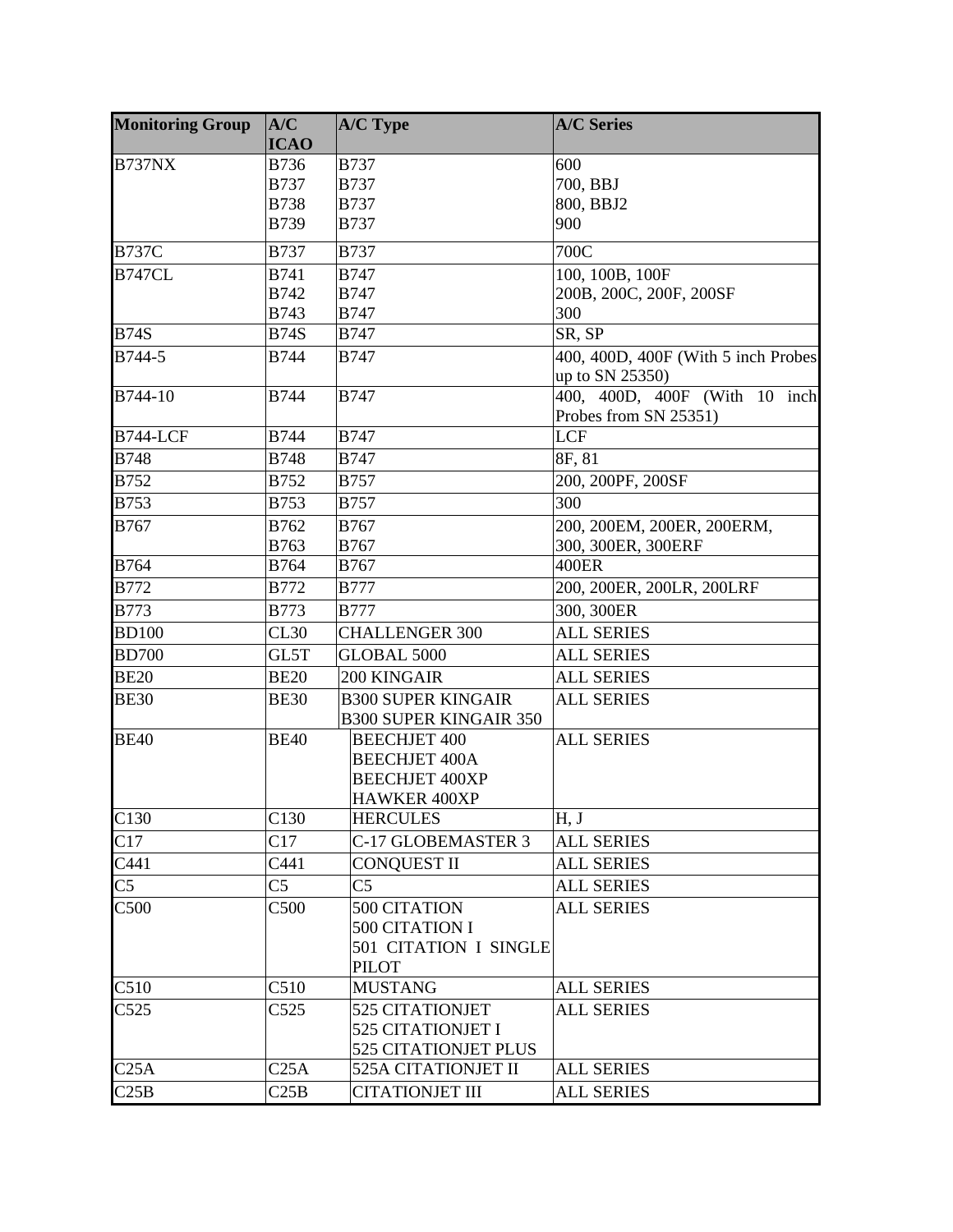| <b>Monitoring Group</b> | A/C<br><b>ICAO</b> | A/C Type                                   | <b>A/C Series</b>             |
|-------------------------|--------------------|--------------------------------------------|-------------------------------|
|                         |                    | <b>525B CITATIONJET III</b>                |                               |
| C25C                    | C25C               | <b>525C CITATIONJET IV</b>                 | <b>ALL SERIES</b>             |
| C550-552                | C550               | 552 CITATION II (USN)                      | <b>ALL SERIES</b>             |
| $C550-B$                | C550               | <b>550 CITATION BRAVO</b>                  | <b>ALL SERIES</b>             |
| $C550-H$                | C550               | 550 CITATION II                            | <b>ALL SERIES</b>             |
|                         |                    | <b>551 CITATION II SINGLE</b>              |                               |
|                         |                    | <b>PILOT</b>                               |                               |
| <b>C550-SII</b>         | C <sub>550</sub>   | <b>S550 CITATION SUPER II ALL SERIES</b>   |                               |
| C <sub>560</sub>        | C <sub>560</sub>   | <b>560 CITATION V</b>                      | <b>ALL SERIES</b>             |
|                         |                    | <b>560 CITATION V ULTRA</b>                |                               |
|                         |                    | 560<br><b>CITATION</b><br>V                |                               |
|                         |                    | <b>ENCORE</b>                              |                               |
| C56X                    | C56X               | <b>560 CITATION EXCEL</b>                  | <b>ALL SERIES</b>             |
| C650                    | C650               | <b>650 CITATION III</b>                    | <b>ALL SERIES</b>             |
|                         |                    | <b>650 CITATION VI</b>                     |                               |
|                         |                    | <b>650 CITATION VII</b>                    |                               |
| C680                    | C680               | <b>CITATION</b><br>680<br><b>SOVEREIGN</b> |                               |
| C750                    | C750               | 750 CITATION X                             | <b>ALL SERIES</b>             |
| <b>CARJ</b>             | CRJ1               | <b>REGIONALJET</b>                         | 100, 100ER,                   |
|                         | CRJ2               | <b>REGIONALJET</b>                         | 200, 200ER, 200LR             |
|                         | CRJ2               | <b>CHALLENGER 800</b>                      | <b>ALL SERIES</b>             |
|                         | CRJ2               | <b>CHALLENGER 850</b>                      | <b>ALL SERIES</b>             |
| CRJ7                    | CRJ7               | <b>REGIONALJET</b>                         | 700, 700ER, 700LR             |
| CRJ9                    | CRJ9               | <b>REGIONALJET</b>                         | 900, 900ER, 900LR             |
| <b>CL600</b>            | CL60               | $CL-600$                                   | CL-600-ALL SERIES             |
|                         |                    | $CL-601$                                   | CL-601- ALL SERIES,           |
| CL604                   | CL60               | $CL-604$                                   | CL-604- ALL SERIES            |
| CL605                   | CL60               | $CL-605$                                   | CL-605- ALL SERIES            |
| DC10                    | DC10               | $DC-10$                                    | 10, 10F, 15, 30, 30F, 40, 40F |
| D328                    | D328               | 328 TURBOPROP                              | 100                           |
| <b>DC85</b>             | <b>DC85</b>        | $DC-8$                                     | 50,50F                        |
| DC86-87                 | <b>DC86</b>        | $DC-8$                                     | 61, 62, 63                    |
|                         | <b>DC87</b>        | $DC-8$                                     | 71, 72, 73                    |
| DC93                    | DC93               | $DC-9$                                     | 30, 30F                       |
| DC95                    | DC95               | $DC-9$                                     | 51                            |
| E135-145                | E135               | EMB-135                                    | <b>ALL SERIES</b>             |
|                         | E145               | <b>EMB-145</b>                             |                               |
| E170-190                | E170               | <b>EMB-170</b>                             | <b>ALL SERIES</b>             |
|                         | E170               | <b>EMB-175</b>                             |                               |
|                         | E190               | <b>EMB-190</b>                             |                               |
|                         | E190               | <b>EMB-195</b>                             |                               |
| E120                    | E120               | EMB-120 BRASILIA                           | <b>ALL SERIES</b>             |
| E50P                    | W50P               | PHENOM 100                                 | <b>ALL SERIES</b>             |
| <b>EA50</b>             | <b>EA50</b>        | <b>ECLIPSE</b>                             | <b>ALL SERIES</b>             |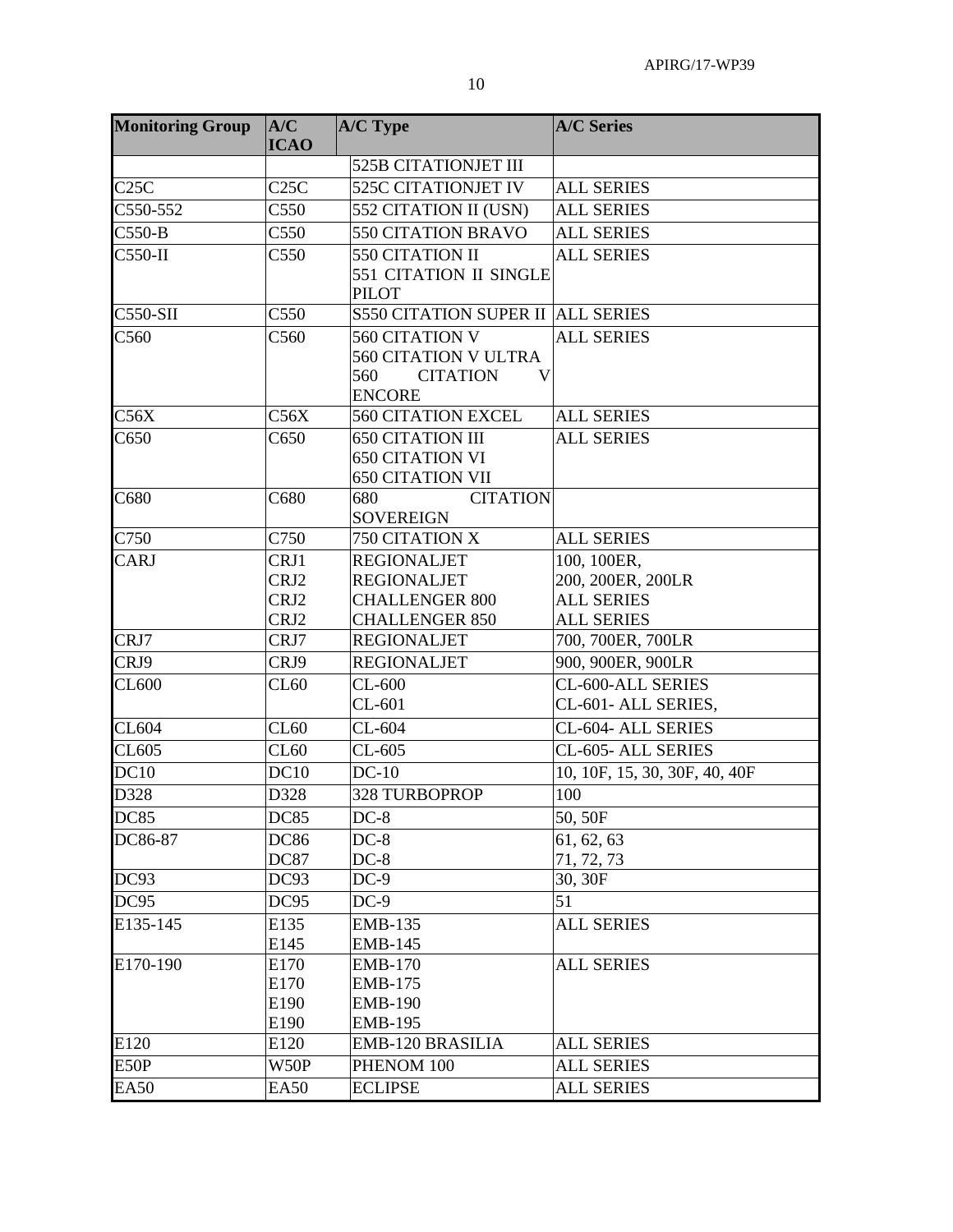| <b>Monitoring Group</b> | A/C<br><b>ICAO</b> | A/C Type                                    | <b>A/C Series</b>        |
|-------------------------|--------------------|---------------------------------------------|--------------------------|
| F100                    | F100               | <b>FOKKER 100</b>                           | <b>ALL SERIES</b>        |
| F <sub>2</sub> TH       | F <sub>2</sub> TH  | FALCON 2000                                 | <b>ALL SERIES</b>        |
|                         |                    | FALCON 2000-EX                              |                          |
|                         |                    | FALSON 2000LX                               |                          |
| F70                     | F70                | <b>FOKKER 70</b>                            | <b>ALL SERIES</b>        |
| F900                    | F900               | FALCON 900                                  | <b>ALL SERIES</b>        |
|                         |                    | <b>FALCON 900DX</b>                         |                          |
|                         |                    | <b>FALCON 900EX</b>                         |                          |
| <b>FA10</b>             | <b>FA10</b>        | <b>FALCON 10</b>                            | <b>ALL SERIES</b>        |
| <b>FA20</b>             | <b>FA20</b>        | <b>FALCON 20</b>                            | <b>ALL SERIES</b>        |
|                         |                    | <b>FALCON 200</b>                           |                          |
| <b>FA50</b>             | <b>FA50</b>        | <b>FALCON 50</b>                            | <b>ALL SERIES</b>        |
|                         |                    | <b>FALCON 50EX</b>                          |                          |
| FA7X                    | FA7X               | <b>FALCON 7X</b>                            | <b>ALL SERIES</b>        |
| G150                    | G150               | G150                                        | <b>ALL SERIES</b>        |
| <b>GALX</b>             | <b>GALX</b>        | 1126 GALAXY<br>G200                         | <b>ALL SERIES</b>        |
| <b>GLEX</b>             | <b>GLEX</b>        | <b>BD-700</b>                               | <b>GLOBAL ALL SERIES</b> |
|                         |                    | <b>EXPRESS</b>                              |                          |
| GLF <sub>2</sub>        | GLF <sub>2</sub>   | GULFSTREAM II (G-1159) ALL SERIES           |                          |
| GLF2B                   | GLF <sub>2</sub>   | GULFSTREAM<br>$\overline{I}$                | (G-ALL SERIES            |
|                         |                    | 1159B)                                      |                          |
| GLF3                    | GLF3               | <b>GULFSTREAM</b><br>III<br>1159A)          | (G-ALL SERIES            |
| GLF4                    | GLF4               | <b>GULFSTREAM</b><br>IV                     | (G-ALL SERIES            |
|                         |                    | 1159C)                                      |                          |
|                         |                    | G300                                        |                          |
|                         |                    | G350                                        |                          |
|                         |                    | G400                                        |                          |
|                         |                    | G450                                        |                          |
| GLF5                    | GLF5               | <b>GULFSTREAM</b><br>V                      | (G-ALL SERIES            |
|                         |                    | 1159D)                                      |                          |
|                         |                    | G500                                        |                          |
| H25B-700                | H25B               | G550<br>BAE 125 / HS125                     | 700A, 700B               |
|                         |                    |                                             |                          |
| H25B-750                | H25B               | <b>HAWKER 750</b>                           | <b>ALL SERIES</b>        |
| H25B-800                | H25B               | BAE 125 / HS125                             | 800A, 800B               |
|                         |                    | <b>HAWKER 800XP</b><br><b>HAWKER 800XPI</b> | <b>ALL SERIES</b>        |
|                         |                    | <b>HAWKER 800</b>                           |                          |
|                         |                    | <b>HAWKER 850XP</b>                         |                          |
|                         |                    | <b>HAWKER 900XP</b>                         |                          |
|                         |                    | <b>HAWKER 950XP</b>                         |                          |
| H25C                    | H25C               | HAWKER 1000                                 | <b>ALL SERIES</b>        |
| HA4T                    | HA4T               | HAWKER 4000                                 | <b>ALL SERIES</b>        |
| IL <sub>62</sub>        | IL62               | ILYUSHIN-62                                 | <b>ALL SERIES</b>        |
|                         |                    |                                             |                          |